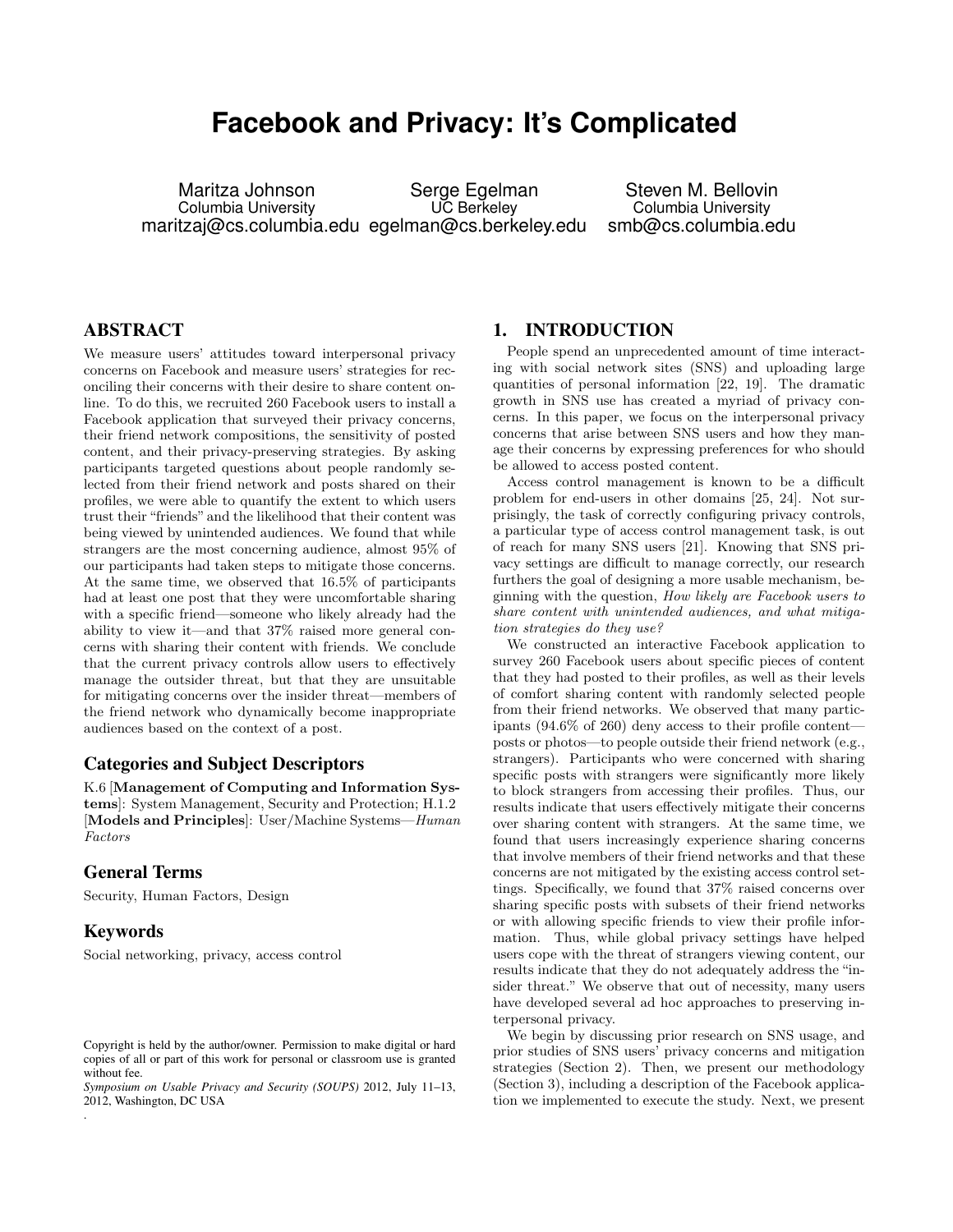data on the privacy concerns users experience and the techniques they employ to mitigate their concerns (Section 4). We conclude by discussing how our data demonstrate a shift in privacy concerns from situations that involve outsiders to situations that involve people within the friend network (Section 5). Based on our results, we suggest a new focus for future research and highlight aspects of our approach that need to be adjusted to ensure meaningful progress toward the goal of usable privacy controls for SNS users.

### 2. BACKGROUND AND RELATED WORK

We examine how SNS users manage their interpersonal privacy while sharing and interacting with other users. We subscribe to Altman's definition of privacy and equate interpersonal privacy to "an interpersonal boundary regulation process used by people to regulate their interactions with others" [2]. Palen and Dourish's discussion of digital privacy is also relevant, specifically the point that privacy is dynamic and requires users to satisfy constraints that vary across contexts [23]. We focus our discussion of related work on Facebook privacy and the available privacy controls, the difficulties users face in their attempts to manage interpersonal privacy, qualitative studies of SNS users' privacy concerns, and users' strategies for mitigating their concerns.

The aggregate of media reports and the results of prior work create a perplexing view of SNS users and privacy. Despite the multitude of privacy concerns that accompany SNS use [9], the number of people who are active SNS users continues to grow and users feel there are real benefits to interacting with others via an SNS and are motivated to share personal information online [11]. Privacy concerns related to the use of Facebook have grown with the addition of new features and an expanding user base. Originally, Facebook membership was limited to university students, and the default privacy settings were configured to allow 'network members' access to user content. In 2005, Gross and Acquisti found that only 0.06% of a university network three people—had changed the default settings [9].

Since 2006, Facebook has introduced many new sharing opportunities including photo albums, status updates, notes, etc., giving people more ways to share more personal information, and creating a fertile ground for researchers [5] (see [4] for an overview of the evolution of Facebook's features and privacy controls). In light of the increase in the amount of content shared and the increase in the number of users, recent research results indicating that users' actual privacy settings do not match their sharing intentions are particularly troubling [21, 18]. These results confirm those of earlier work. In 2006, Acquisti et al. found that a significant minority of users were aware of the privacy settings available [1]. A later study by Egelman et al. indicated that users have difficulty configuring Facebook privacy settings to satisfy task requirements in a laboratory setting [7]. Some of the difficulties that participants experienced were related to a failure to understand the limitations of the privacy settings.

### 2.1 SNS Users' Privacy Concerns

To identify categories of SNS privacy concerns, Krasnova et al. held focus groups with university students in Berlin about their concerns with Facebook use [14]. The most frequent theme was concern over unwanted audiences viewing shared content, where the list of audiences mentioned included future employers, supervisors, family members, peers, and subordinates. Participants also frequently mentioned "organizational threats" related to the collection and use of their data by the SNS provider and third parties. Concerns about social threats were another common theme for concerns including people purposefully posting content to harm the individual, and general concern over a lack of control over the actions of other users.

Tufekci investigated the relationship between users' privacy concerns and their level of disclosure on an SNS, and found no relationship [30]. Even users who expressed many privacy concerns divulged large amounts of personal information on their profiles. However, the study only asked about the relatively static fields of a profile like age, sex, gender, religion, political affiliation, interests, and favorite books, rather than concerns over dynamic content (e.g., status updates, comments, etc.).

In a three year longitudinal study of university students, Lampe et al. found that users' imagined audiences for their profiles were changing over time [15]. For example, in 2008, significantly more users expected family members had viewed their profiles compared to 2006 (an increase from 49% to 70%). Similarly, more students thought a total stranger might have viewed their profile (24% in 2008, 14% in 2006). Some of the changes in attitude can be attributed to the evolution of Facebook's sharing features and default privacy settings.

The shift from Facebook as a social network for universities to a social network for everyone forced users to adapt to a new model of sharing: suddenly users' friend networks included coworkers, family members, and friends from other life stages, in addition to classmates. Interested in understanding the tensions that arise from a heterogeneous friend network, Lampinen et al. conducted 20 semi-structured interviews about participants' friend networks and their methods for managing group co-presence. They reported that many users fear that a boss or acquaintance might see something embarrassing that was not intended for them, and that users attempt to avoid these situations through selfcensorship and using context to carefully selecting a suitable communication medium.

Skeels and Grudin also studied the dynamics of group copresence, but focused on SNS usage in the workplace, and found that users have trouble coping with the co-presence of coworkers and other contacts in an SNS friend network [26]. Many participants noted the burden associated with constantly maintaining an awareness that the two groups are present in their audience. Participants also noted the need to limit access to select content based on relationship.

These studies provide a strong foundation for the observation that protecting content from unwanted audiences is more than simply a matter of preventing strangers from accessing profiles. However, we are unaware of any large-scale studies that have attempted to quantify the extent to which users are sharing content inappropriately with members of their friend networks through the use of users' previously posted content or questions about specific friends. We also build upon previous work by recruiting a more generalizable sample, rather than members of a particular institution.

### 2.2 Strategies for Mitigating Privacy Concerns

In terms of users' strategies for mitigating their privacy concerns, SNS users regulate their interactions with others using many techniques and not all are based on the official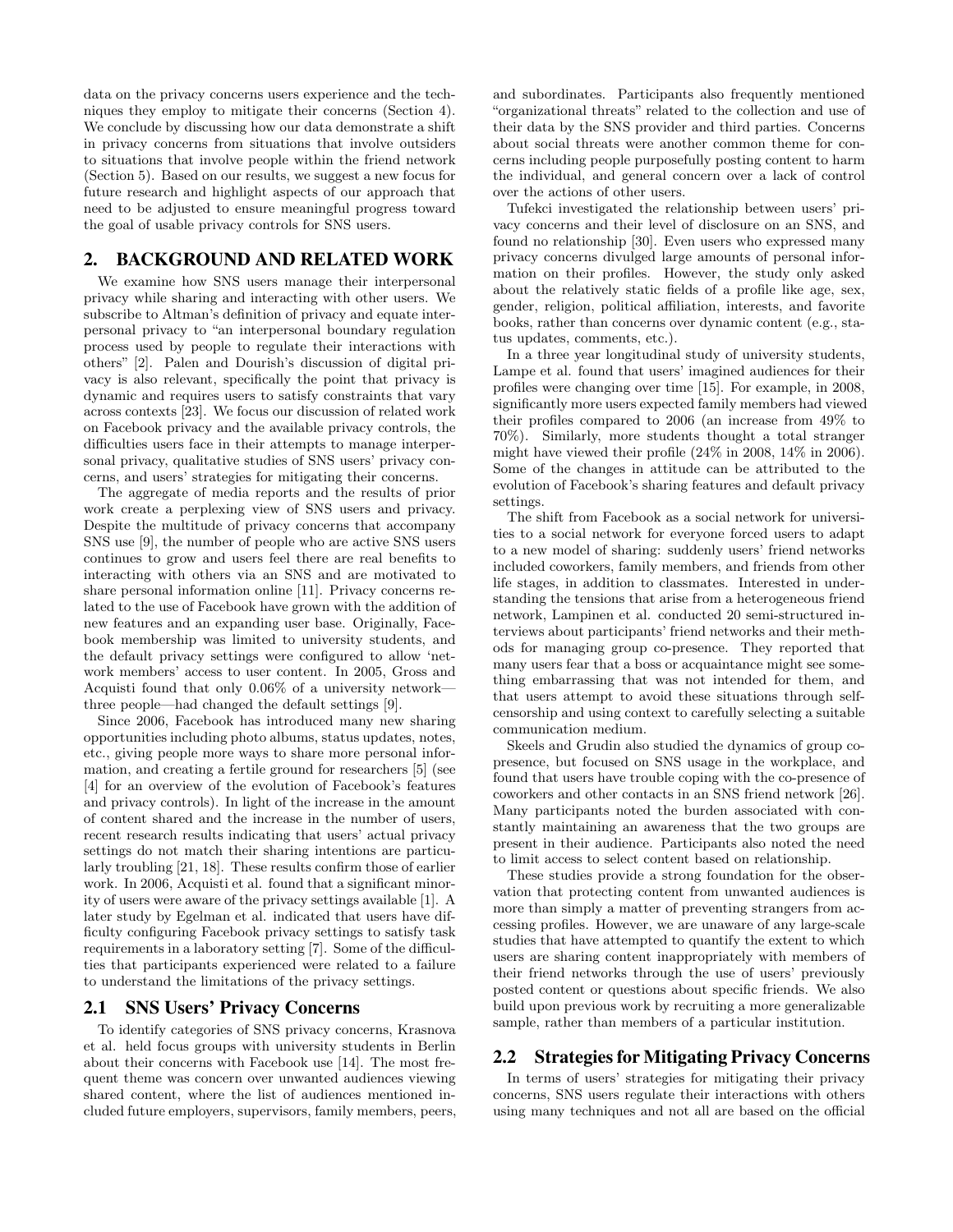privacy controls. Young and Quan-Haase identified boundary regulation mechanisms that include deleting tags, and using direct messages to limit audiences [31]. Stutzman and Kramer-Duffield found that users who employed supplemental privacy preserving behaviors, like curating the posts on their wall and collaboratively adjusting SNS behavior among friends, were more likely to have a "friends only" profile [28].

Several papers have reported that users cope with conflicting social spheres by maintaining separate profiles, limiting access to subsets of the friend network, carefully selecting a communication medium, or using separate SNSs for different audiences [29, 26]. PEW Internet reports that in 2011, 63% of Facebook users had removed someone from their friend network [20], an increase compared to the 56% of users who reported to have "unfriended" someone in 2009. The same survey found deleting and untagging posts to be common among all user demographics.

Some users resort to changing their offline behavior to mitigate their privacy concerns. In a study of sharing photos in an SNS, Besmer and Lipford found that users adjusted their offline and online behavior to mitigate their privacy concerns: participants reported avoiding having their pictures taken in the first place, untagging photos, and asking friends to remove photos rather than adjusting privacy settings [3].

#### 2.3 Summary

Usable privacy controls are critical to SNS users' boundary regulation process. While it may be possible for some users to achieve their desired privacy without the help of technical mechanisms, it is unlikely that this is the case for all users considering the wide range of privacy concerns and the overhead involved with using ad hoc techniques. Usable privacy controls are needed, but first a thorough understanding of users' privacy concerns is necessary such that the design can optimize the number of concerns addressed and the number of users who benefit.

Prior work leaves an important question unanswered which privacy concerns are rampant enough that they ought to be designed for in the controls, and which mitigating behaviors are prevalent enough to motivate the design of new privacy controls? Prior work has demonstrated the wide range of users' privacy concerns and that users manage their concerns through a number of techniques other than the use of the access controls. This suggests that the existing access controls can be improved. However, it is unreasonable to expect that an access control mechanism will prevent all users from ever sharing content inappropriately. Therefore, we need metrics to determine how often problems currently occur and what would be an acceptable failure rate [6]. In our study, we attempted to answer the former.

### 3. METHOD

We collected data on Facebook users' interpersonal privacy concerns with regard to specific subgroups of their friend networks. We also collected data on users' strategies for mitigating privacy concerns. We chose to focus on Facebook based on the functionality of the API and because of the large user base. We instrumented the survey as a Facebook application; this enabled us to pose questions using real profile data. We were specifically interested in how users manage their friend networks, their use of Facebook's privacy features, and whether users had privacy concerns surrounding their posted content (e.g., photos and comments).

### 3.1 Survey Content

The survey had three sections. In the first section, we asked participants general questions about their Facebook usage so that we could compute correlations with real and perceived privacy risks. In the second section, we asked participants to report their level of concern with general scenarios describing situations with common unwanted audiences. Finally, in the third section, we used the API to ask questions about individual Facebook friends and shared posts.

#### *3.1.1 General Usage*

We asked about participants' Facebook habits to measure the activities users engage in most often, the amount of time spent on each activity, the relationship between the user and the people in their friend networks, which privacy features are used, and whether other means of controlling access to information are employed.

#### *3.1.2 Concerns with Unwanted Audiences*

Previous work asked users to report the perceived likelihood of specific audiences viewing their profiles (e.g., employers, law enforcement, thieves, political parties, or sexual predators) [31]. We reused many of the scenarios that were used by Young and Quan-Haase, but instead of asking participants to guess the likelihood that the scenario was already occurring, we asked participants to rate their level of concern—unconcerned to concerned on a 5-point Likert scale—that "each scenario could happen by using Facebook." We asked these questions to examine participants' levels of concern in the general sense before asking similar questions about specific posts randomly selected from their profiles.

#### *3.1.3 Incorporating Profile Data*

In the final section of the survey, we used the Facebook API to select content from participants' profiles and ask questions that incorporated that content. The questions were designed to ascertain the composition of participants' friend networks and the perceived level of sensitivity of content that they and others had posted to their profiles. We designed this section to help us identify specific instances in which participants' posts were inappropriately being viewed by members of their friend networks.

For instance, if a participant indicated that she would not want coworkers to see a specific photo, and her friends network included coworkers, this may indicate a situation where fine-grained control is needed to manage access to content within her friend network, particularly if access to the photo was not restricted to anything more granular than friends. In this manner, we attempted to quantify the frequency with which privacy violations may be occurring. That is, previous work has focused on qualitatively describing privacy concerns, whereas we were interested in measuring the likelihood with which these concerns come to fruition.

For each participant, we asked questions about nine randomly selected friends to gain an understanding of how Facebook users know the members of their friend networks, as well as to measure how much they trust their friends with access to their profile information. For each of these friends, we asked the following questions:

- 1. What is your relationship to FRIEND-NAME?
- 2. How do you feel about FRIEND-NAME viewing all the information you have uploaded to Facebook?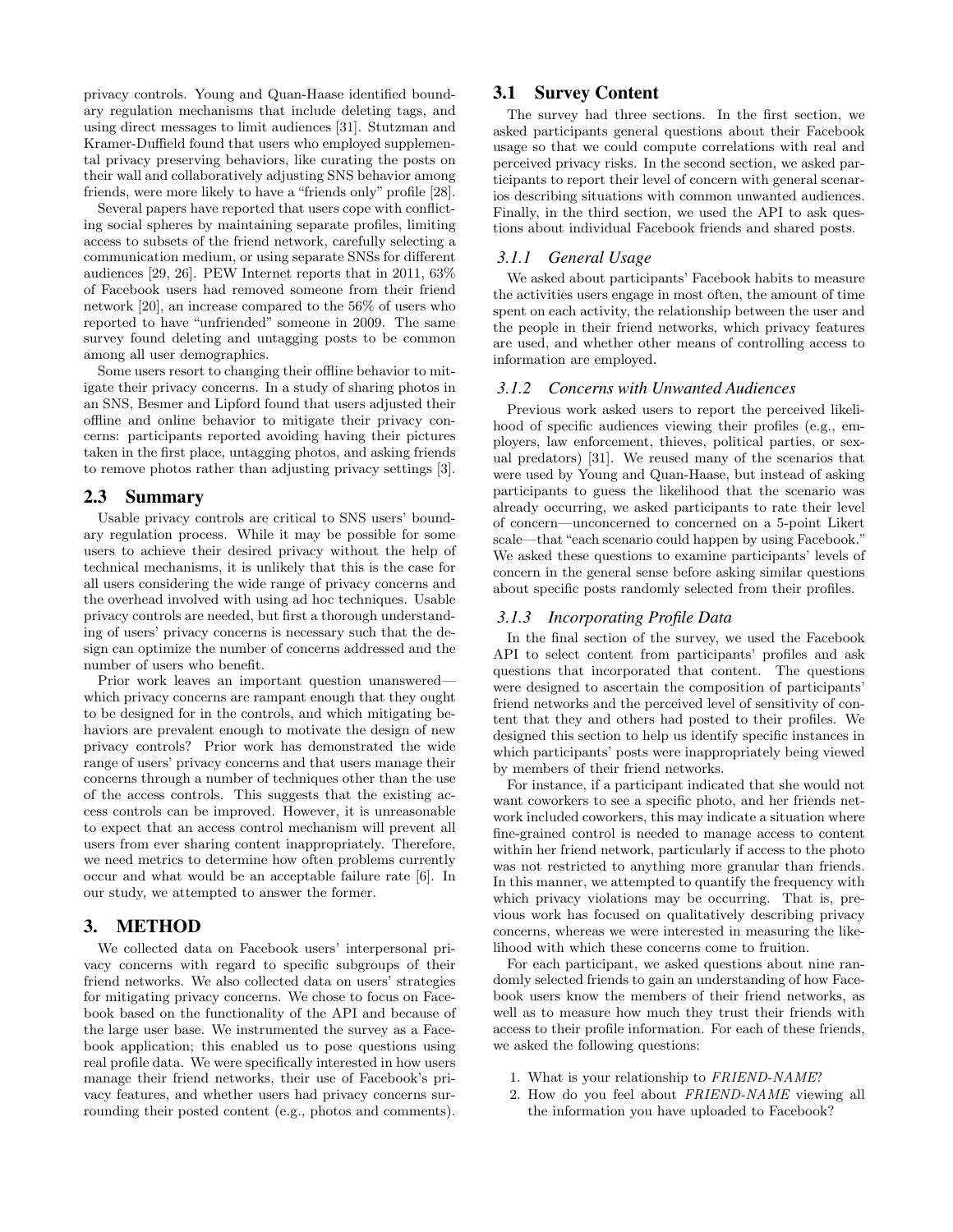|                                      | General | Friends | Posts |
|--------------------------------------|---------|---------|-------|
| Member of your immediate family      |         |         |       |
| Member of your extended family       |         |         |       |
| Coworker                             |         |         |       |
| Someone you know from high school,   |         |         |       |
| college, or grad school              |         |         |       |
| Friend of a friend                   |         |         |       |
| Someone you have not met in person   |         |         |       |
| Someone you socialize with in person |         |         |       |
| Not sure                             |         |         |       |
| Stranger                             |         |         |       |

Table 1: We asked about common Facebook audiences throughout the survey. 'General' shows the groups used for a question about general friend network composition. 'Friends' shows the groups presented for the classification of individual friends. 'Posts' shows the groups used in questions about individual posts.

|        | Sample | Facebook |
|--------|--------|----------|
| Age    |        |          |
| 18-24  | 16%    | 25%      |
| 25-34  | 48%    | 25%      |
| 35-54  | 31\%   | 30%      |
| $55+$  | 5%     | 11\%     |
|        |        |          |
| Gender |        |          |
| female | 75%    | 55%      |
| male   | 25%    | 43%      |

Table 2: Comparison of our sample's demographics to the demographics reported by iStrategy-Labs.com. The table shows only the age groups that are present in our sample, and iStrategyLab's numbers for gender total 98% (2% of users were recorded as unknown).

To determine whether participants were being diligent in describing their friends, we also asked these questions about a fictitious friend whose profile picture we took from a free stock photo archive. Thus, we asked these questions for ten friends, nine of whom were actually members of their friend networks, the tenth was a randomly assigned male or female fictitious person.<sup>1</sup>

To understand the type of content a user might be uncomfortable sharing and why, ten posts were randomly selected from the participant's profile. We posed eight questions to measure their level of comfort with sharing each post. The audiences used for this set of questions are listed in the last column of Table 1.

#### 3.2 Participants

We recruited participants via ResearchMatch, a website that pairs researchers with potential participants. $^2$  The recruiting email did not mention privacy, it requested "Facebook users to take a twenty minute survey on their Facebook usage habits." As compensation, participants were entered

<sup>2</sup>www.researchmatch.org/about/



Figure 1: Estimated time spent per week.

in a drawing for one of five \$100 gift cards. We received completed surveys from 260 respondents, ages ranged from 18-62 ( $\mu = 33.8, \sigma = 10.6$ ).

We conducted the study remotely, and communicated with participants by email and the study application. $3$  The recruiting material specified that participants would be required to install a Facebook application in order to participate. Prior to encountering the installation dialog, all potential participants reviewed a consent form describing the research and our data collection and storage policies. We minimized risk to participants by designing the application to require only the permissions necessary to execute the study, minimizing the amount of data collected, and retaining data for the shortest time possible (e.g. we retained answers to the survey questions but only temporarily stored the Facebook identifiers of friends and posts to ensure uniqueness). We also provided uninstallation instructions upon completion of the study.

Facebook does not publish detailed demographic data and so we rely on the statistics reported by iStrategyLabs [10]. Based on their most recent demographics report, released in June 2010, our sample closely resembles the larger Facebook population of users. However, we underrepresent the 18-24 group, and overrepresent the 25-34 age group (Table 2). Our underrepresentation of younger users is in contrast to the related work focused on youths or undergraduates (e.g. [1, 4, 7, 21, 28]). We restricted participation to users in the United States, and our sample represents users from several states including New York (25% of 260), Alabama (13%), Minnesota (10%), and California (9%). Approximately 50% of our sample had completed at least some college.

Most of our participants reported using Facebook several times a day (68.8% of 260), while very few participants said they log in less than once per week (5% of 260). Most of the participants have had their Facebook account for more than two years (77.3% of 260). We also asked about the amount of time spent on specific activities: reading the newsfeed, creating new posts, or browsing friends' profiles (see Figure 1). In general, participants spend more time consuming content than they do creating content (see Figure 2).

### 4. RESULTS

We collected data from February to April 2011, to examine Facebook users' privacy concerns and privacy-preserving strategies. Overall, we observed that the most concern-

<sup>&</sup>lt;sup>1</sup>The fake profile picture appeared as the fifth of ten. We observed that 83.1% of participants correctly answered that they did not know this person  $(95\% \text{ CI } [78.0, 87.2])$ , though found no correlations with demographics or Facebook usage and thus did not analyze this further.

<sup>3</sup>Columbia University IRB protocol #AAAI1077.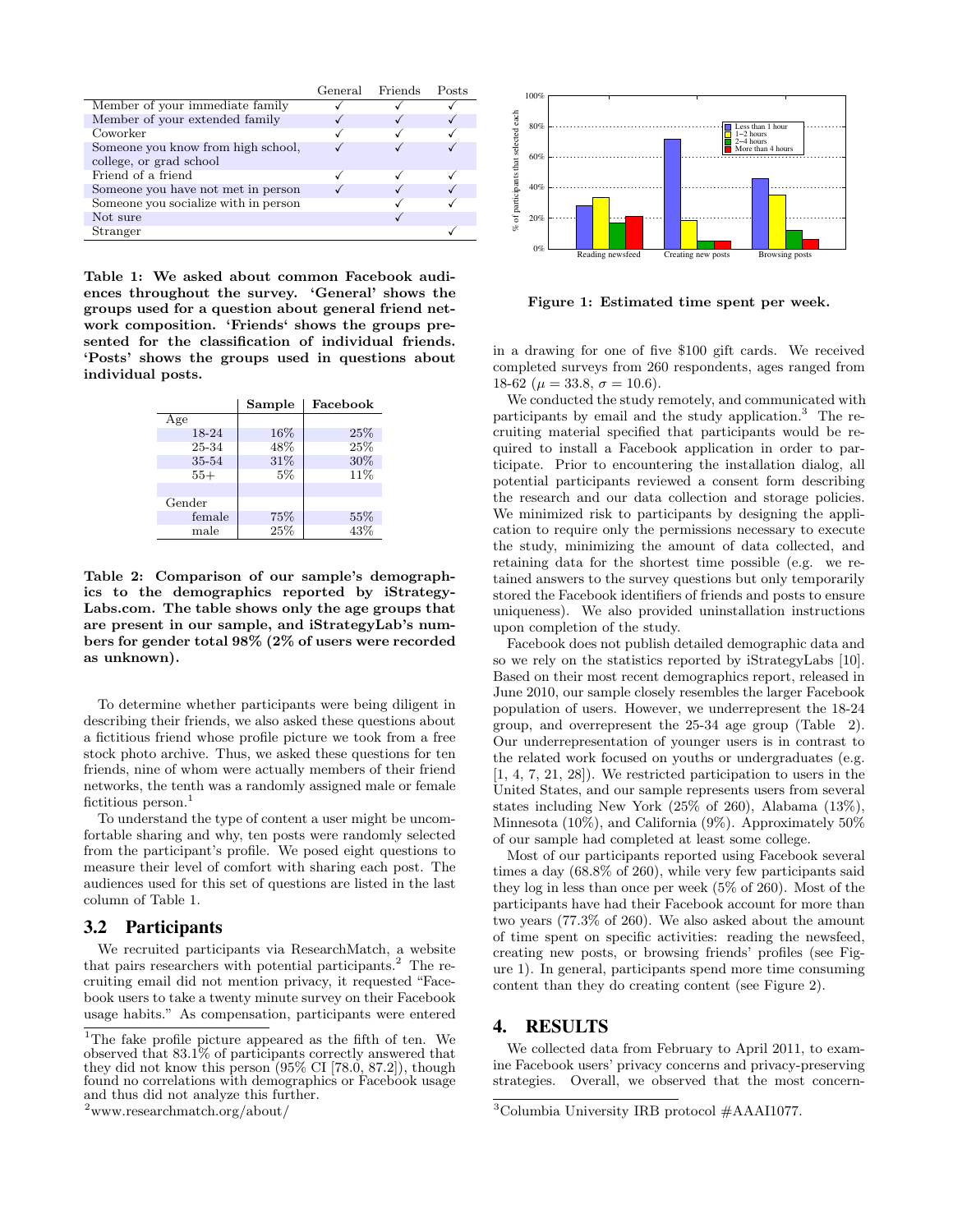

Figure 2: Responses to, "How frequently do you use Facebook to ...?" Answers correspond to: look up information about a friend, upload photos, view friends' photos, browse profiles of people you don't know, and find new friends.

ing threat to participants' privacy comes from fears about strangers viewing their profiles. However, we observed that the vast majority of participants successfully navigate the privacy settings interface in order to mitigate this concern. Participants raised concerns about certain subgroups of their friend networks being able to view inappropriate content, but were less prepared to deal with these threats: problems arise from the intermingling of "friends" who are associated with differing contexts (e.g., work, family, etc.). Participants currently use a variety of ad hoc approaches that are unlikely to completely address their concerns.

In this section we first present our results in terms of participants' strategies to prevent strangers from viewing their content, concerns about disclosures to strangers, and specific examples of content that participants would not want strangers to view. Next, we examine what we call "the insider threat," which involves inappropriately sharing content with members of the friend network. In this context, we present the compositions of participants' friend networks, their concerns with regard to sharing content with specific subgroups of their friend networks, and the strategies they employ to address their concerns.

### 4.1 Stranger Danger

#### *4.1.1 Strategies to Block Strangers*

We used the survey application to check the amount of profile information that was viewable to all Facebook users (i.e., the number of users not using any access control settings). The application checked the visibility of each participant's wall (e.g., status updates and comments), the people in her friend network, and her photos. We found that across the sample:

- 14.2% had a public wall (e.g., status updates and comments).
- 6.5% had a public photo album.
- 53.8% had the list of people in their friend network public.

Almost half of our participants (45.4% of 260) had no information accessible to strangers. The application was not able to measure whether access was further restricted beyond complete strangers (e.g., whether certain subsets of friends were also prohibited from viewing certain content or if 'Friends of Friends' were prohibited from viewing content). Additionally, since Facebook's default privacy settings have changed over time, we cannot definitively say whether participants' had actively blocked strangers from accessing this content or if it could be partially attributed to changes in default settings. However, these numbers do indicate that the vast majority of participants (94.6% of 260) have either photos or posts blocked from strangers; 84.6% had both photos and posts blocked from strangers.

#### *4.1.2 Concerns with Broad Scenarios*

We measured general privacy concerns using ten scenarios about unwanted audiences and asked participants to indicate on a 5-point Likert scale their level of concern that each could happen as a result of using Facebook (the markers were "unconcerned," "neutral," and "concerned"). We measured participants' level of concern that each could happen, as opposed to prior work that used similar scenarios to measure users' belief that the scenarios were already taking place [31]. The set of concerns that involved profile access by strangers (i.e., people who are not members of the friend network) are depicted in Table 3. The table also presents the percentage of participants who reported being concerned with each scenario,<sup>4</sup> as well as the median ranking from the Likert scale. Twenty-eight participants (10.8% of 260) reported being unconcerned with any of the scenarios involving strangers (85.7% of those participants had a private profile—neither photos nor walls were accessible to strangers). We observed no statistically significant correlations between participants' concerns for the scenarios and whether they were mitigating them through the use of private profiles. We hypothesize that this may be because only four participants (1.5% of 260) were not concerned by any of the scenarios nor had private profiles.

#### *4.1.3 Specific Concerns*

The aforementioned scenarios, while plausible from various media accounts, are unlikely to affect most users. To create a more realistic view of how often Facebook users share content inappropriately, we showed participants ten random pieces of content that they had previously posted to their profiles. These included comments, photos, and status updates. For each piece of content, we asked participants to rate how concerned they would be if a stranger were to view it. As before, answers were reported on a 5-point Likert scale that ranged from "concerned" to "unconcerned," with "indifferent" as the neutral option.

We observed that only 48 participants (18.5% of 260) were unconcerned with sharing all ten posts with a complete stranger. On average, each participant was concerned with 51.6% of the ten posts. Upon performing a Pearson correlation between participants' mean levels of concern averaged over the ten posts and whether or not their posts were private, we observed a statistically significant negative correlation ( $r = -0.141$ ,  $p < 0.023$ ). Thus, participants whose posts were private had lower average rates of concern than participants whose posts were accessible to strangers.

<sup>4</sup>We define concern as reporting a 4 or 5.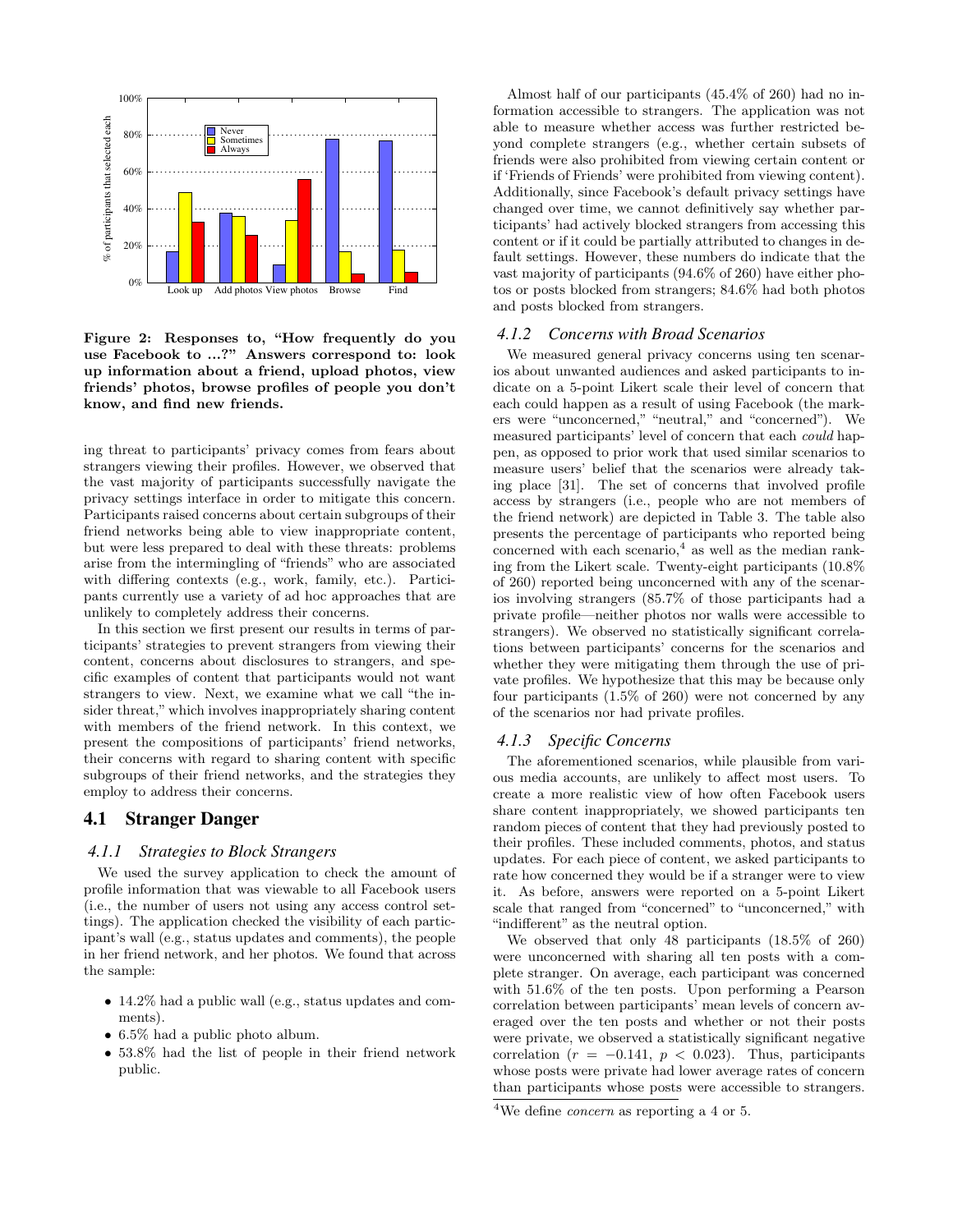| Scenario                                                                                     | $\rm{Concerned}$ | м              |
|----------------------------------------------------------------------------------------------|------------------|----------------|
| 1. Thieves using Facebook to track, monitor,                                                 | $68.8\%$         | $\overline{4}$ |
| locate, and identify you as a potential victim.                                              |                  |                |
| 2. Your employer seeing an inappropriate<br>photo or comment on your profile.                | 62.7%            | $\overline{4}$ |
| 3. Your employer using your profile to assess<br>your suitability for the company.           | 55.0%            | 4              |
| Sexual predators using Facebook to<br>4.<br>track, monitor, locate, and identify you as a    | 51.9%            | $\overline{4}$ |
| potential victim.                                                                            |                  |                |
| 5. Your employer using Facebook to monitor<br>your conduct while you're at work.             | 46.2%            | 3              |
| 6. Your employer using Facebook to monitor<br>your conduct while you're away from work.      | 44.6%            | 3              |
| 7. A stranger will see an inappropriate photo<br>or comment on your profile.                 | $40.8\%$         | 3              |
| 8. Political parties using Facebook to target<br>you through the use of ads and data mining. | 30.4%            | 3              |
| 9. Your university using Facebook to identify<br>you as a university code violator.          | $20.0\%$         | 1              |
| 10. Law enforcement using Facebook to track<br>drug use and other illegal activities.        | 17.3%            |                |

Table 3: We asked participants to rate their level of concern that each scenario could occur on a 5-point Likert scale from "unconcerned" to "concerned," with "indifferent" as the neutral option. The second column reports the percentage of the sample that was concerned about each scenario, while the third represents the median rating for each question.

One interpretation of this is that participants who knew that strangers could not access their profiles were therefore less concerned about the likelihood of it happening. The corollary to this is that participants who did not use privacy controls were more concerned about the threat of strangers.

### 4.2 The Insider Threat

#### *4.2.1 Friend Network Composition*

Our sample's average friend network size was 357 friends (median = 291, range = [22, 3280],  $\sigma$  = 319.5). This is much larger than the statistic Facebook reports: the average user has 130 friends [8]. It is likely that this discrepancy is indicative of a very long tail; Facebook reports the average network size for all users—including users who add a handful of friends and never access their accounts again—whereas we limited our sample to only active users. Our numbers are consistent with other academic studies of active Facebook users. For instance, Kelley et al. reported a median of 222 friends [13], Young and Quan-Haase reported an average of 401 friends, and Stutzman and Kramer-Duffield reported an average of over 400 friends [28].

To get a general sense of friend network composition, we asked participants, "Which of these groups are you friends with on Facebook?" and instructed them to select all options that applied to their friend networks. The choices for this question are presented in the first column of Table 1. As shown in Figure 3, a minority of participants selected people that they had not met in person, whereas the other five groups were each selected by over 80% of our participants.

For a broad overview, we asked each participant, "What percentage of your friend network do you trust with access to your profile and shared information?" The choices were presented in increments of ten, from 0-100%. On average,



Figure 3: Responses to, "Which of these groups are you friends with on Facebook?"

participants claimed to trust 75.4% ( $\sigma = 26.3$ , median = 90%) of their friend networks. Of the 55 people who answered 50% or less, only 35 (63.6% of 55) of them claimed to have modified their privacy settings so that some of their friends have limited access to their profiles.

We validated participants' perceptions about their friend network composition by asking them to categorize a random sampling of their friends. The survey randomly selected nine people from each participant's friend network and asked questions about each selected friend. For example, if Alice Smith was selected, the participant was shown Alice's profile picture and was asked, "What is your relationship to Alice Smith?" We asked each participant to select one category from those listed in the 'Friends' column of Table 1.

A plurality of the friends were reported to be known from school (42.6% of 2,340). The remaining groups were also chosen at least once, though immediate family members and not sure were chosen least frequently.<sup>5</sup> Based on the categorization of the nine friends, we can estimate the average composition of participants' friend networks based on the frequency that each group was selected (see the 'Frequency' column of Table 4). We hypothesized that while labeling individual friends, participants might discover their friend networks contained more groups than they remembered. However, we found that this was not the case; none of the nine randomly selected friends was a member of a group that a participant had not already selected in the first part of the survey. Thus, participants were by and large aware of the composition of their friend networks.

For each of the nine friends we asked participants to categorize, we also asked how they felt about that friend viewing all the content they had uploaded to Facebook. Participants responded using a 5-point Likert scale that ranged from "uncomfortable" to "comfortable," with "indifferent" as the neutral option. We provided participants with a text box to optionally explain their responses when they selected uncomfortable or slightly uncomfortable. We define "unopposed to sharing" throughout the rest of this paper to mean participants who answered with either "comfortable," "slightly comfortable," or "indifferent;" we consider those who answered with either "uncomfortable" or "slightly un-

<sup>5</sup>This says more about the not sure category, as immediate family members were likely selected infrequently because each participant was likely to have only a limited number of immediate family members in real life, relatively speaking.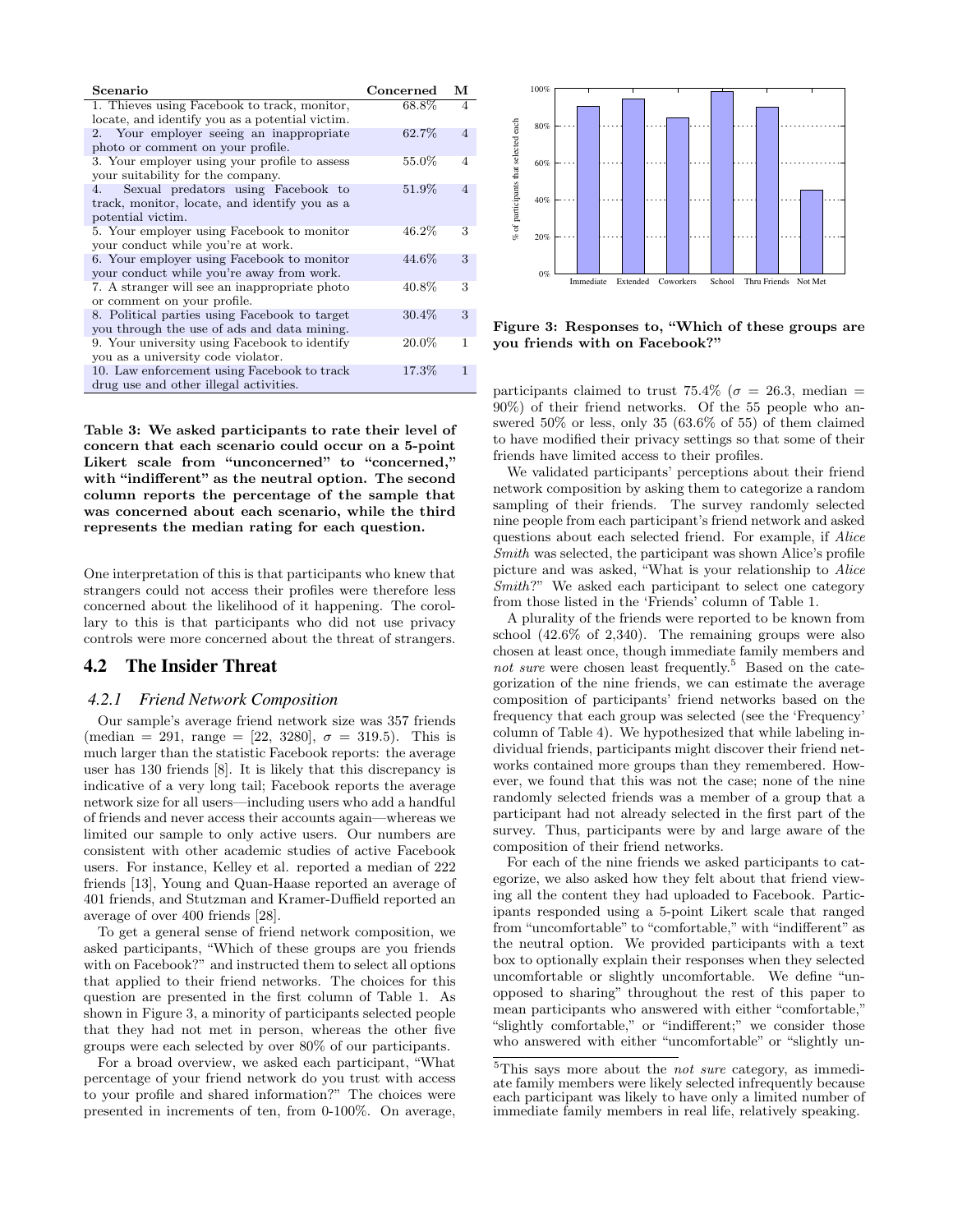|                    | Frequency | Participants | Comfort |
|--------------------|-----------|--------------|---------|
| School             | 42.6%     | 88%          | 97.0%   |
| Socialize with     | 15.4%     | 57.3%        | 98.9%   |
| Friend of a friend | 12.4%     | 62.7%        | 97.0%   |
| Coworker           | 11.1%     | 45%          | 96.9%   |
| Extended family    | $9.4\%$   | 48.5%        | 95.4%   |
| Have not met       | 5.3%      | 20%          | 95.2%   |
| Immediate family   | $2.1\%$   | 14.2%        | 98.0%   |
| Not sure           | 1.7%      | 13%          | 75.0%   |

Table 4: Summary of responses about individual friends. 'Frequency' shows the number of times each group was selected across the sampling of 2,340 friends (i.e., nine friends for each of 260 participants). 'Participants' shows the percentage of participants represented in the frequency column. 'Comfort' shows the percentage of selected friends that the participant is unopposed to sharing with in that group.

comfortable" as being opposed to sharing. The majority of participants were unopposed to sharing with all nine of the selected friends (79.2% of 260). Participants indicated that they would be opposed to sharing at least some of their profile with 3.3% of the 2,340 selected friends (this number corresponds to 54 unique participants). When a participant indicated they were opposed to sharing with a specific friend, we asked a follow-up question to prompt an explanation. We present and discuss this data in Section 5.

We asked participants to rate their levels of concern that two additional scenarios may happen, similar to those presented in Section 4.1.2. While the first ten scenarios were centered around strangers—people unlikely to appear in participants' friend networks—the additional scenarios focused on concerns with sharing inappropriate content with known recipients: family members and coworkers. In Section 4.1.2, we asked about"employers," whereas here we discuss coworkers. We intended for the distinction between coworkers and employers to be that the latter are in management positions (i.e., have the ability to hire and fire), and therefore not apart of participants' social circles. We cannot say with certainty that this distinction was apparent to all participants. However, McNemar's test between participants' concern levels between when a coworker and an employer see "an inappropriate photo or comment on your profile" yielded statistically significant differences  $(\chi^2 = 9.50, p < 0.002)$ . This indicates that participants viewed these two groups differently.

We observed that participants claimed to be significantly more concerned with the prospect of coworkers viewing content than family members ( $\chi^2 = 5.80, p < 0.016$ ). We performed Phi correlations to examine whether participants' concerns over sharing content with these two groups were correlated with having members of these groups included in their friend networks, but found no significant correlations when examining both coworkers and family members. If there is a correlation, it is too small for us to observe among our relatively large sample. In either case, since roughly half of the participants indicated they would be concerned by these scenarios (Table 5), they choose to mitigate them in ways beyond preventing family members and coworkers from being included in friend networks.

| Scenario                                     | Concerned | M |
|----------------------------------------------|-----------|---|
| 1. A coworker seeing an inappropriate photo  | 55.0%     |   |
| or comment on your profile.                  |           |   |
| 2. A family member will see an inappropriate | $46.5\%$  |   |
| photo or comment on my profile.              |           |   |

Table 5: We asked participants to rate their level of concern that each scenario could occur on a 5-point Likert scale from "unconcerned" to "concerned," with "indifferent" as the neutral option. The second column reports the percentage of the sample that was concerned about each scenario, while the third represents the median rating for each question.

|                    | Posts | Participants |
|--------------------|-------|--------------|
| Immediate family   | 99.0% | 91.2%        |
| Socialize with     | 98.9% | 96.5%        |
| Extended family    | 98.9% | 91.2%        |
| School             | 98.8% | 95.0%        |
| Friend of a friend | 97.2% | 90.0%        |
| Coworker           | 97.0% | 83.9%        |
| Have not met       | 91.6% | 72.3%        |
| Stranger           | 84.4% | 55.4%        |

Table 6: Responses to questions about individual posts. Columns depict percentage of posts (of 2,600) participants were unopposed to sharing with the given groups, as well as the percentage of participants (of 260) who were unopposed to sharing all ten posts with the given groups.

#### *4.2.2 Concerns over Specific Content*

Access control decisions are typically phrased in terms of who can access a particular resource. For this reason, we also asked questions about sharing preferences based on specific posts. As we explained in Section 4.1.3, we randomly selected ten posts from each participant's profile and asked questions to measure how they perceived the sensitivity of the content. For each post, we asked eight questions of the form, "How would you feel if group saw this?" The groups are listed in the last column of Table 1. Again, participants responded using a 5-point Likert scale from "uncomfortable" to "comfortable," with "indifferent" as the neutral option. We asked participants for an optional explanation when they selected uncomfortable or slightly uncomfortable.

The groups with whom participants were least comfortable were strangers, people they had not met in person, coworkers, and those who were a friend of a friend, respectively. Table 6 depicts participants' levels of comfort sharing their ten posts with the various groups. The first column of the table depicts the total percentage of posts (of 2,600) that participants reported that they were unopposed to sharing with each group. However, these numbers by themselves do not give an accurate representation of the number of participants who have posted sensitive content. Thus, the second column shows this information on a per-participant basis. Specifically, this shows the percentage of participants (of 260) who were unopposed to sharing all ten randomly selected posts with each of the eight groups.

We compared the number of participants who were opposed versus unopposed to sharing with each of the eight groups using McNemar's test across each pair of groups.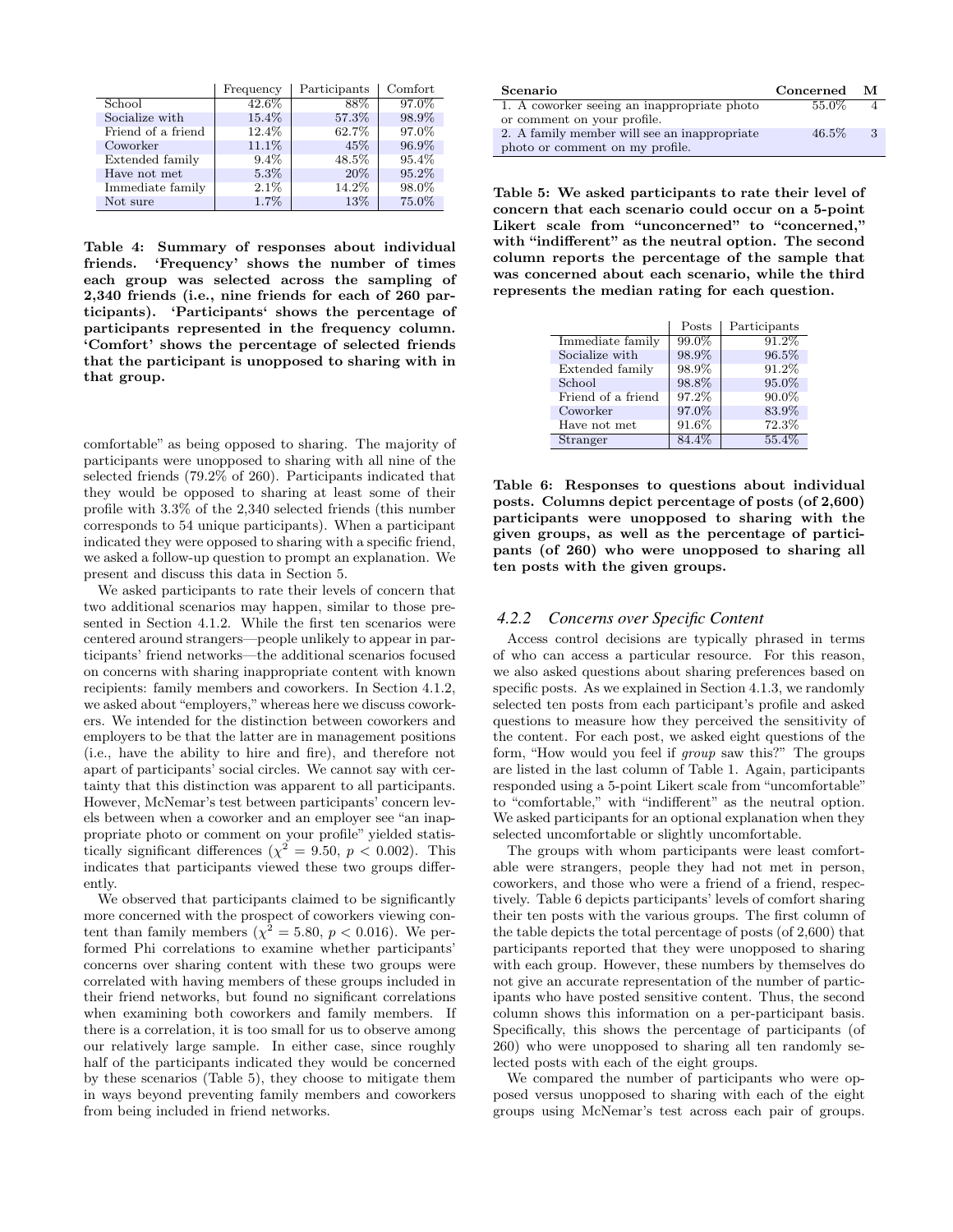

Figure 4: The hierarchy of participants' comfort for sharing all ten randomly selected posts.

We then applied the Holm-Bonferroni correction to account for multiple tests. Based on the results of these tests, we were able to partition the eight groups based on significant differences with regard to participants' comfort sharing all ten posts. This hierarchy can be seen in Figure 4. As expected, participants were significantly less comfortable sharing with complete strangers than any other group, whereas they were most comfortable sharing with people with whom they socialize. Because we found no significant differences among our sample between sharing with immediate family, extended family, people from school, and people with whom participants socialize, as well as no significant differences between a coworker and a friend of a friend, we consolidated our hierarchy into four discrete levels.

We took this analysis a step further in order to detect the frequency with which participants' concerns were being realized: we examined whether participants who were concerned about posts being viewed by specific groups also included members of those groups in their friend networks. For instance, if a participant indicated that it would be inappropriate to share some of the ten aforementioned posts with coworkers, we also examined whether that participant had also categorized one of the nine aforementioned friends as being a coworker. We performed this analysis individually for coworkers, immediate family, and extended family. We found that:

- 14 of 117 (12.0%) participants whose nine friends included one coworker were uncomfortable sharing at least one of the ten content items with coworkers.
- $\bullet$  1 of 37 (2.7%) participants whose nine friends included one immediate family member were uncomfortable sharing at least one of the ten content items with immediate family members.
- 9 of 125 (7.2%) participants whose nine friends included one extended family member were uncomfortable sharing at least one of the ten content items with extended family members.

Overall, when we examined all of the groups in Table 1 together, we observed that 43 participants (16.5% of 260) had positively identified at least one content item that they were uncomfortable sharing with members of their friend networks. Thus, we have quantitatively showed that the friend network consists of varying subgroups with whom participants are not always comfortable sharing all of their their content. Unlike strangers, who participants were able to block through the use of privacy settings, members of the friend network are able to view a profile and its contents when it is set to be private. Thus, we also examined whether users were employing fine-grain privacy settings or any other strategies to restrict access to certain groups or individuals within their friend networks.

### 4.3 Strategies for Mitigating Concerns

We know from the results of qualitative surveys and anecdotal experience that SNS users employ a multitude of techniques for managing their interpersonal privacy in addition to using the actual privacy settings: custom lists, culling their friend network, deleting posts, untagging posts, asking friends to delete posts, and maintaining more than one account. We can build a better understanding of SNS users' privacy management needs by collecting data on the instances in which these privacy preserving behaviors are employed. In our survey, we asked participants whether they had employed each technique, and if so, to provide an explanation.

#### *4.3.1 Custom Friend Lists*

Custom friend lists allow users to subdivide their friend networks and can be used to configure fine-grained privacy settings—to allow or deny additional access. To examine how lists are used, we accessed each participant's set of custom friend lists using the Facebook API, and for each list asked, "Why did you create the custom list LIST-NAME, and what do you use it for?" Our sample yielded 555 custom friend lists: most users had created at least one list (52.3%, 95% CI [46.3, 58.3]). From the explanations provided, three themes emerged: 100 lists were for privacy (18% of 555 lists), 372 were for use with other features (67%), and 83 were for created for reasons that participants could no longer remember (15%).

Approximately a quarter of the participants had created a custom list for privacy reasons (23.8% of 260). We further categorized the privacy lists based on whether the list was created to include or exclude specific friends. Exclusive lists were created to prevent access by that group (75% of the 100 privacy lists). Inclusive lists were created to give additional access to that group (17% of the 100 privacy lists). In some cases, the intended use of the list was unclear (8% of the 100 privacy lists). Most of the lists were created to separate groups of friends or to differentiate contacts by closeness. A few users created custom lists for family members (24 lists) and coworkers (14 lists).

The majority of the custom lists were created for use with other Facebook features (67% of 555 lists, created by 136 participants). The descriptions provided were generic and did not explain how the lists were actually used (66.1% of 372 lists). Although these lists might not be used for privacy reasons, the names and descriptions of the lists provide insight to friend network composition and the user's many social identities like shared interests, activities, and location.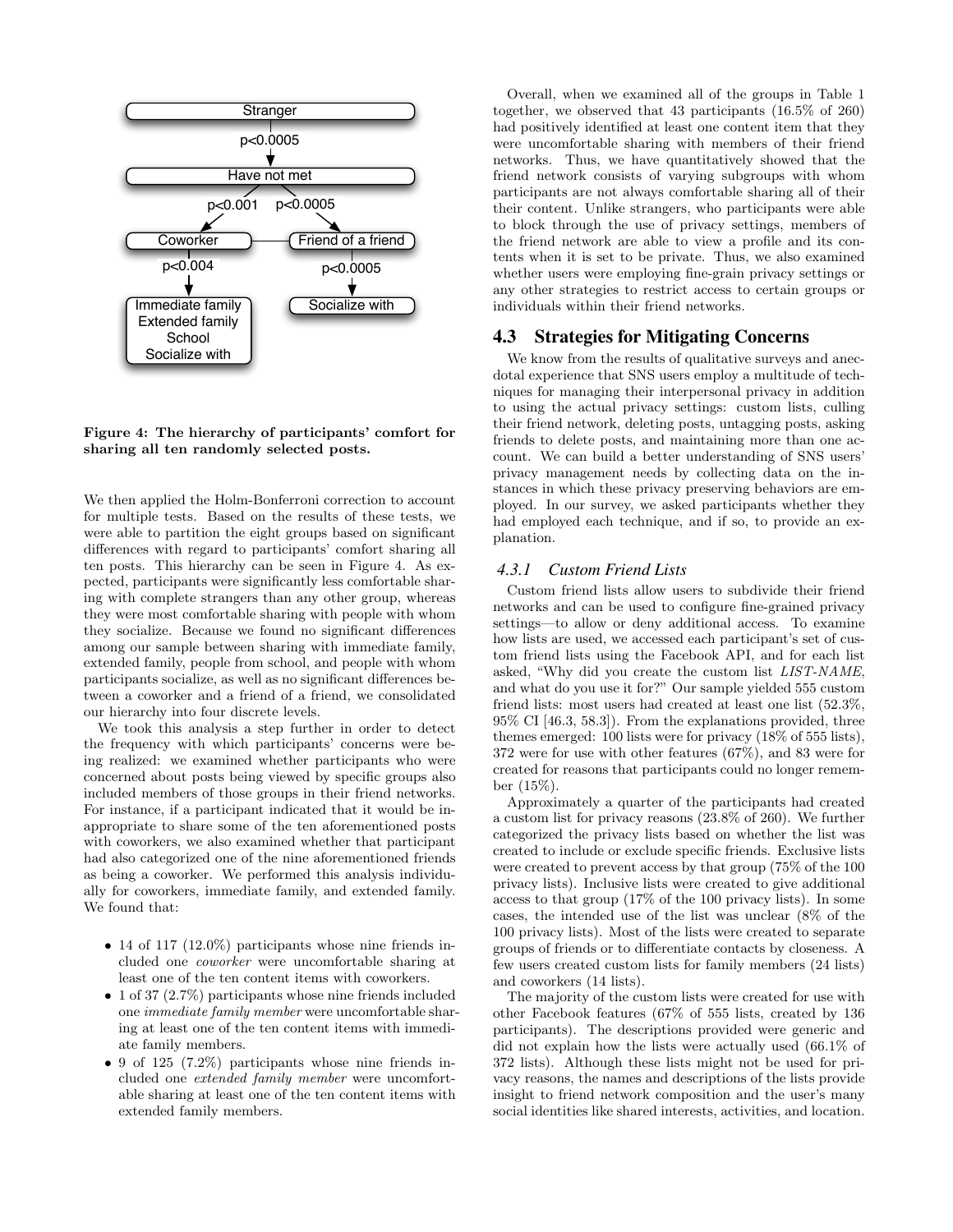Several participants created a custom list to group friends that play the same Facebook game, filter their newsfeed, and manage their chat list (14.7%, 6.7%, and 6.5% of the 372 lists, respectively).

#### *4.3.2 Curating the Friend Network*

In an SNS like Facebook, where a friend relationship is reciprocal and friends are granted additional access to content, curating the friend network can be a privacy preserving behavior. The options for curating the friend network are to deny a friend request or delete (unfriend) a person. Nearly every participant had turned down a friend request in the past (96.2% of 260), and so we asked them to select their reasons. The most common answer was 'didn't know the person' (selected 211 times), followed by 'knew the person but did not want them to have access to my profile' (129 times).

Most participants had unfriended at least one person (69.6% of 260). A commonly selected reason was 'because we were no longer friends in real life.' Forty-five participants had deleted a friend because they were unsure whether they knew them. Of the forty-six explanations that were provided, twenty-five participants noted they wished to stop seeing updates from the person ("because they kept posting negative or critical things without relent", "their political views were exactly opposite of mine and I did not agree with any of their posts").

#### *4.3.3 Control via Deletion*

SNS users can also manage access to the data associated with their profiles by deleting or 'untagging' posts. We posed a set of questions related to untagging and deleting posts to measure how often they are used in a privacy preserving manner. Each question was posed in the format: have you ever...? If yes, why? We then asked participants to check all the reasons that applied from the options: you didn't want anyone to see it, you didn't want a specific person to see it, you didn't like it, or other. We also provided a text box for the participant to describe the circumstances.

We asked participants, "Have you ever untagged yourself in a photo that was posted by a friend?" Over half (58.5%of 260) the participants answered yes, and the participants provided sixty-two descriptions. Most of the descriptions related to reputation or image management: the picture looked bad (e.g., "I was making a very unattractive face"), they did not want people to see them partying/drinking/etc., or the photo was not actually them (e.g., "I've been tagged in spam before").

More than half the participants responded affirmatively when we asked if they had ever deleted a photo they had uploaded to Facebook (60.8% of 260). The explanations of the circumstances varied. In some cases a photo was deleted to satisfy the request of a friend who was also in the photo (e.g., "a relative requested I remove it"). In other cases, it was to preserve privacy (e.g., "I have taken most of the pictures of my kids off because when I think about it's weird to me that random people I don't know well are looking at my kids").

About one-fifth of the participants (22.3% of 260) said that they had asked a Facebook friend to delete a photo that they were in. The most popular reason was because they 'didn't like it' (e.g., "Me getting drunk at a party, not appropriate.").

We asked participants if they had ever posted a status update or comment and later deleted it. More than half answered yes (65.4% of 260). The most popular reason was that they 'didn't like it' (e.g., "I decided it was stupid."), followed by 'didn't want anyone to see it.' Some of those who selected 'other' explained "I've written posts that later seem too personal," and "I changed the way I felt."

#### *4.3.4 Control via Per-Post Privacy Settings*

In addition to providing global access control settings, Facebook also allows users to customize access control settings on a per-post basis through a drop-down menu at the time the post is made. We asked participants, "Have you ever changed the privacy settings for a single status update?" Then asked the 92 participants who answered yes to describe an instance where they had used the feature. From the explanations it was clear that only 47 participants had actually used the feature (18.1% of 260), the other 45 conflated the global privacy settings with the per-post feature.

We coded the situations described by the 47 participants who correctly used the feature based on whether they desired to exclude specific people, include specific people, or did not specify. Thirty-one answers were for the purpose of exclusivity, for example:

- "I have blocked family members and conservative friends from status updates they might view as inappropriate."
- "When I was talking about my roommates, I didn't want one of them to see it."
- "It was hidden from a person to announce a surprise party about them."

Fourteen answers were situations that specifically included some subset of friends (e.g., "posting a personal link regarding a vacation, I made it viewable only to a specific group"). The remaining descriptions were either unspecified or too ambiguous to categorize.

#### *4.3.5 Multiple Accounts*

Although the terms of service mandate that each person have at most one account, twenty-two participants (8.5% of 260) had two or more accounts. Among these, sixteen cited reasons related to managing social spheres, either for dividing friends and family, friends and game friends, or their professional and social lives.

### 5. IMPLICATIONS

Our results contribute to an understanding of Facebook users' privacy concerns and the strategies they employ to mitigate their concerns. We found most users are concerned about strangers viewing their profiles, and that many users are also concerned with the insider threat—inappropriately sharing content with members of the friend network. Many users have private profiles (i.e., profiles that are only visible to friends), either by default or manually adjusting the global privacy settings, which means that strangers are unable to view posted content (e.g., status updates, photos, and comments). However, these settings do not adequately address the insider threat, and therefore these concerns likely go unmitigated. In this section we discuss the implications of protecting against the insider threat, as well as the limitations and generalizability of our work. We conclude with future work.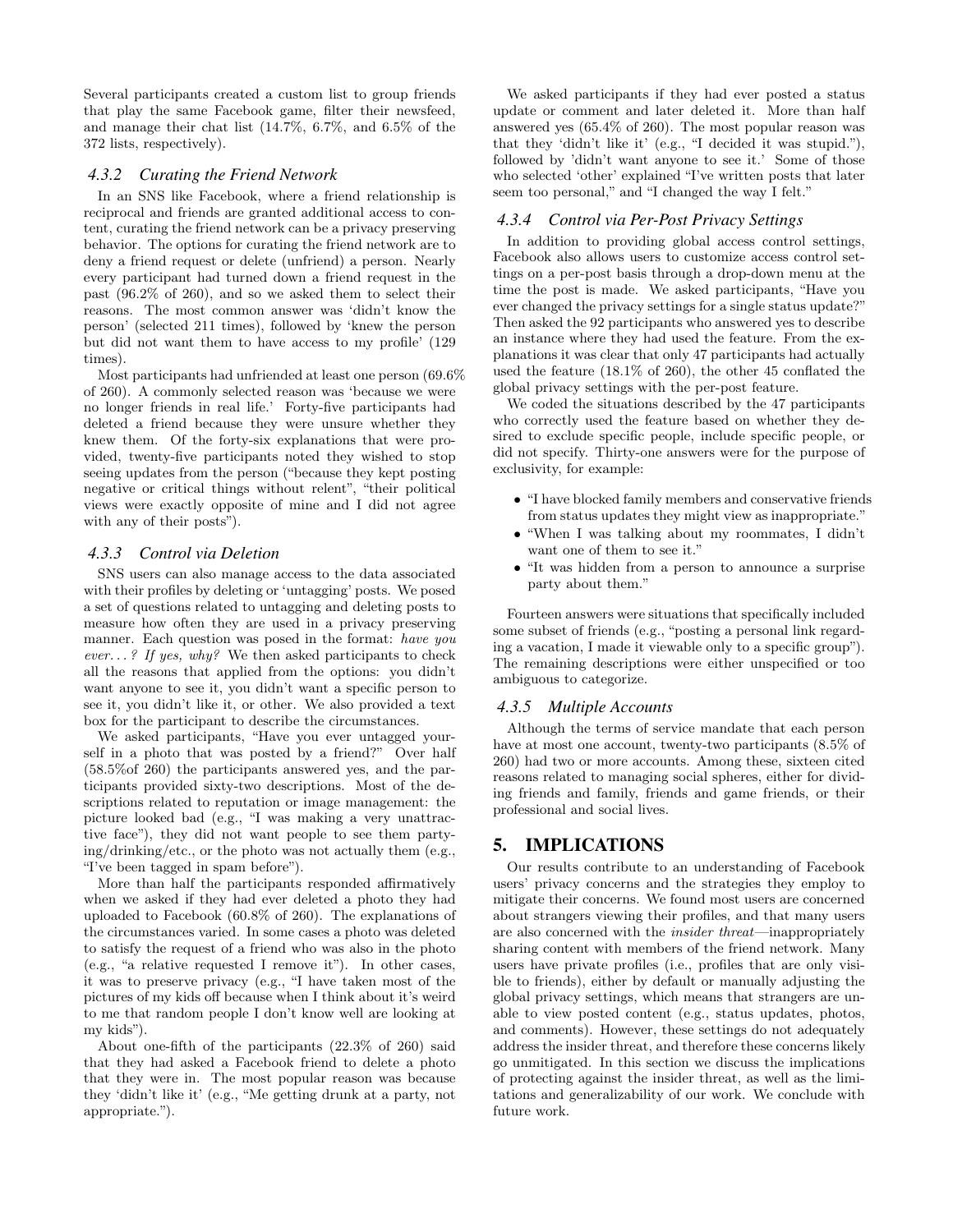### 5.1 Users are Concerned with Strangers and Many Effectively Mitigate Their Concern

We found evidence that many users are concerned with the possibility of an outsider accessing their shared content. In fact, the broad scenarios that elicited the highest concern were those that involved audiences that were not represented in most participants' friend networks (see Table 3 and Figure 3), we also found that participants were least comfortable sharing individual posts with a 'stranger' or someone they had 'not met in person' (see Table 4).

We found that 89.2% of our participants were concerned with the outsider threat (232 of 260 indicated concern for at least one of the scenarios involving strangers). This figure represents the participants who selected 'concerned' for at least one of the general scenarios in Table 3. Of this set of concerned participants, we observed that 84.5% had a private profile. Which means that overall 15.5% of our participants were highly concerned with the outsider threat but they were not managing it through the available privacy controls. Put another way, 86.2% of participants (224 of 260; 95% CI [81.4, 91.1]) were either not very concerned with the stranger threat or they were concerned and were able to address their concerns.

Facebook users are increasingly opting for a 'friends only' profile. In 2010, Stutzman and Kramer-Duffield reported more than half of their participants had a 'friends only' profile [28]. This is a significant increase in adoption compared to Gross and Acquisti's 2005 observation that 0.06% of their sample had a 'friends only' profile. Thus, the existing privacy settings interface and the default settings may reasonably address users' privacy concerns regarding strangers.

### 5.2 The Insider Threat Prevails Unmitigated

We identified interpersonal sharing concerns in 37% of our sample (96 of 260; 95% CI [31.0, 43.1]), this figure represents the participants who either expressed concerns about sharing with a specific friend or expressed concerns about sharing a specific post. We have reason to believe that this figure is a lower bound since the sample represents such a small portion of most users' friend networks and shared data. Even so, we can positively say that this group of participants have interpersonal sharing concerns that have been realized. Furthermore, our data on the number of users who supplement the privacy controls with ad hoc strategies suggests that the privacy controls are unsuited for dealing with this threat. It is important to understand the characteristics of users' actual privacy concerns to determine which should be addressed with privacy controls and which would be better handled through other means like self-censorship or removal.

Based on our findings, we recommend additional research to understand the taxonomy of privacy concerns experienced by users. We found that users' conceptualization of the insider threat varies depending on the context of of a situation. For example, some participants described their concerns by their relationship with a person while others described them based on the content of posts. In situations where participants were uncomfortable with specific friends, some participants described their discomfort as a general distrust of the person, while others described specific types of content they would not want the person to see. Also, in some cases the participants described their concern in terms of their intended audience, while others described their concern by the people that should be excluded. Participants almost never described their concerns in terms of broad groups, though this could be an artifact of our question style. In Section 4.3.2, we provide sample participant responses to illustrate users' reasons for deleting content and using per-post privacy settings.

Facebook users could use custom friend lists to address the insider threat. However, based on our data and prior work, it seems this feature is largely a failure. Nearly all of our participants who had created a custom list also utilized additional privacy preserving behaviors, and many of the custom lists we recorded were not used for managing privacy concerns. Furthermore, according to prior work, although users are able to organize their friends into lists, the lists are effectively useless because the user-created lists fail to accurately capture their desired audiences for shared content [12, 13]. As mentioned above, the threat model has changed such that now the problem consists of edge cases that are highly contextual. One reason custom lists do not address the problem is that they are created a priori, before the user thinks about the situations in which they will be used [13]. We note this problem is most likely present in other SNSs that rely on audience management, such as Google Plus.

### 5.3 Generalizability

We believe that our sample more accurately reflects the current demographics of Facebook users than most prior work on this topic. Despite significant changes in the demographics of Facebook users, most of the empirical research on Facebook users' privacy concerns has been limited to undergraduates or teenagers [1, 4, 7, 14, 17, 21, 28, 30]. Notable exceptions include two studies on group co-presence [16, 26]. In the early days of Facebook, when membership was limited to university students, studying undergraduates made sense. However since 2009, Facebook has become popular with other demographics as well [27]. College-aged individuals now represent a minority of the Facebook population [10].

#### 5.4 Limitations

The numbers we present in this paper are likely inexact due to several confounding factors. First, we only asked participants about a limited number of their friends and posts. Thus, participants' concerns for these likely represent lower bounds. Additionally, we only asked participants about their levels of concern, rather than their perceived likelihood of negative outcomes or whether they regretted sharing specific content. Thus, while participants may have concerns, it is unclear under what circumstances these concerns may rise to the level of altering behavior.

It is likely that our method inherently introduced bias: at least two people refused to participate because of the use of a Facebook application. We cannot estimate how many others chose not to participate for similar reasons. Thus, it would at first seem that our sample is biased toward users who are unconcerned with privacy. While our sample might not

<sup>6</sup>The option 'not met in person' was used in two sections of the survey: reporting friend network composition and in the section on individual posts. We intended it to describe a person known online but not in the real world, however, users understood the intended meaning in the first section but did not in the posts section. Based on the explanations offered, many equated 'not met in person' with 'stranger' in the posts section.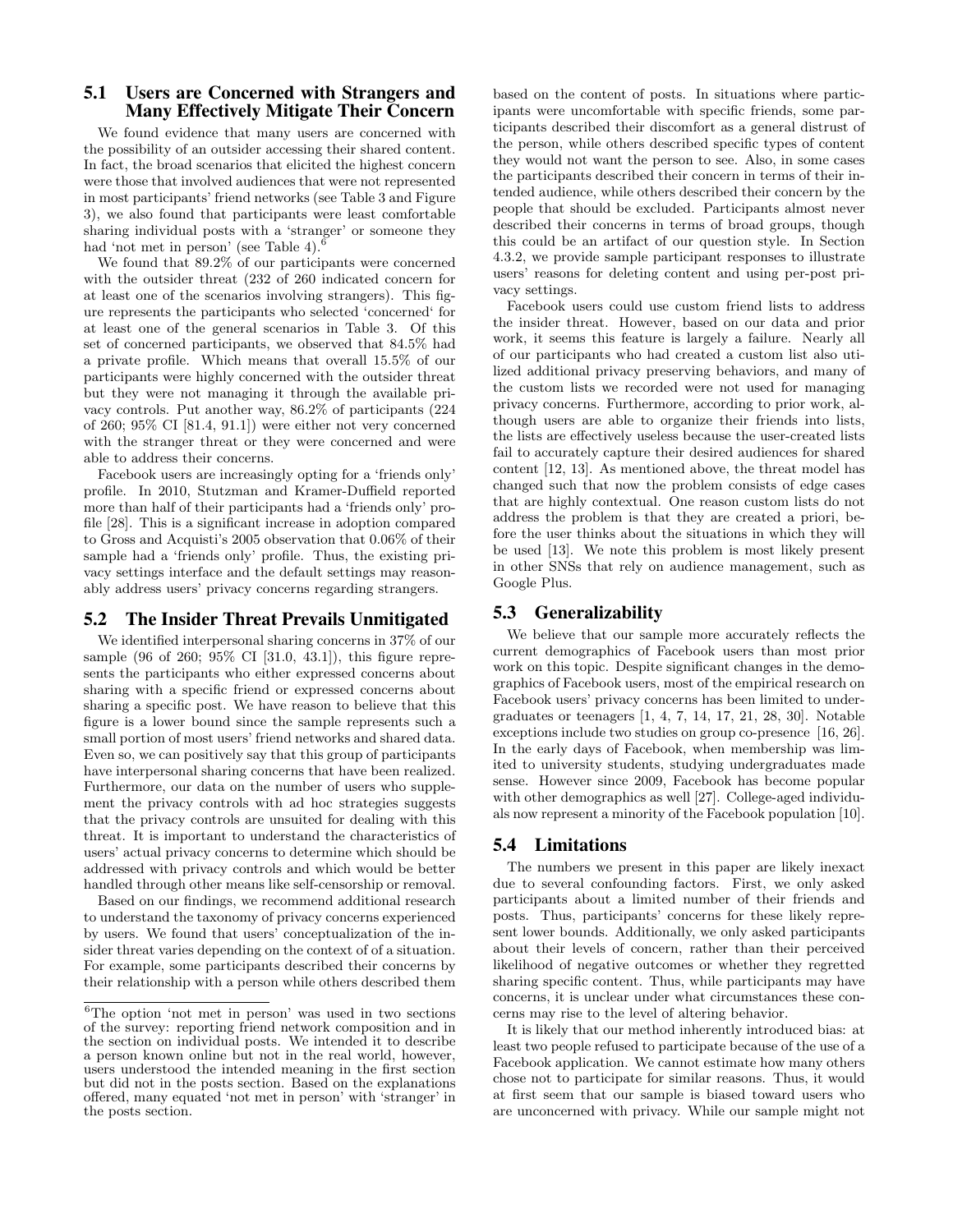include the users most concerned with privacy, the number of privacy concerns and mitigation strategies recorded indicate that our participants had very clear privacy concerns. It is possible that without this bias, our sample would reflect even stronger privacy concerns.

#### 5.5 Future Work

The existing privacy controls fail to empower users to adequately manage their concerns because they mostly focus on strangers. Our study identifies several privacy preserving behaviors that users rely on to manage their interpersonal privacy. We suggest that familiarity with the strategies used and when they are employed will help researchers identify specific weaknesses to address in future privacy controls. We do not mean to imply that privacy controls must replace all privacy preserving behaviors or that the privacy controls are the only way to manage interpersonal privacy. Rather, we believe SNS users would benefit from improved controls that match their needs.

By measuring Facebook users' interpersonal privacy concerns we learned that the insider threat is a significant concern for many users, but not a concern for all. As a result, we collected detailed data about the insider threat from only a subset of our sample. Our data suggest that users' conceptualization of the insider threat is individualized and dependent on context, but they do not reveal generalizable themes. A follow-up study might take a similar approach to measuring the threat and choose to focus on participants who are concerned with the insider threat.

As we mentioned previously, we believe our estimate for the number of people who are concerned with the insider threat is a lower bound. A follow-up study could test this by using a similar methodology and asking questions about a larger sample of the participants' friend networks or a larger sample of the participants' shared content. In most cases, our sampling of the friend networks represented less than 3% of a user's friends. For the purpose of understanding the insider threat, it may be useful to devise a way to select friends of interest or shared items that are most likely to be problematic.

We found that the threat model has evolved, which suggests that our approach to the problem needs to evolve as well. In the past, we measured the usability of access control interfaces in strict terms: How many unintended parties can view the content? How many intended audiences cannot view the content? These metrics may have served us well in the past, but applying it as we move forward would be a mistake. One complication is that with the insider threat, the threat is dynamic, unlike the more static stranger threat; the appropriateness of the audience is highly contextual. Moreover, because of the complexity of this problem, we will never have an interface that provides perfect coverage in all situations, for all users. Instead, we should focus on designing fine-grained controls that work for most users, most of the time. Ideally a mechanism that achieves this goal would also effectively communicate its limitations and promote alternative privacy preserving behaviors that mitigate users' residual concerns.

#### 6. CONCLUSION

Our survey contributes to human-centered design efforts to correct the inadequacies of existing SNS privacy settings. Prior work has shown that users' privacy settings do not

match their desired level of privacy and that more usable access control mechanisms are needed. We quantify the problems that users have when they attempt to keep certain profile information private on Facebook. Specifically, we found that 86.2% of participants were either unconcerned with the threat of strangers viewing their content, or they were able to mitigate those concerns through the use of global privacy settings. Thus, we believe that strangers are no longer the greatest threat. Instead, our data indicate that threats from within users' friend networks are more concerning because they are much less likely to be mitigated through the use of privacy settings. We observed that 37% of our 260 participants indicated concern with allowing specific friends to view their profiles or with showing certain posted content to certain groups of people among their friend lists. The existing privacy settings do not address these types of threat, which is why we observed users performing ad hoc mitigations, such as self-censorship or culling the friend network. While no access control system in this context will ever address all privacy concerns, our results indicate that existing systems must be improved to better address emergent threats.

### 7. ACKNOWLEDGMENTS

This work was partially supported by NSF Grant CNS-0905403 and Intel, through the ISTC for Secure Computing.

### 8. REFERENCES

- [1] A. Acquisti and R. Gross. Imagined communities: Awareness, information sharing, and privacy on the Facebook. In Privacy Enhancing Technologies, pages 36–58. Springer Berlin, 2006.
- [2] I. Altman. The Environment and Social Behavior: Privacy, Personal Space, Territory, and Crowding. Brooks/Cole Pub. Co., 1975.
- [3] A. Besmer and H. Richter Lipford. Moving beyond untagging: photo privacy in a tagged world. In CHI 2010, pages 1563–1572. ACM, 2010.
- [4] d. boyd and E. Hargittai. Facebook privacy settings: Who cares? First Monday, 15(8), August 2010.
- [5] d. m. boyd and N. B. Ellison. Social network sites: Definition, history, and scholarship. Journal of Computer-Mediated Communication, 13:210–230, 2007.
- [6] S. Egelman and M. Johnson. How good is good enough? the sisyphean struggle for optimal privacy settings. In Proceedings of the CSCW Reconciling Privay with Social Media Workshop, 2012.
- [7] S. Egelman, A. Oates, and S. Krishnamurthi. Oops, I did it again: Mitigating repeated access control errors on Facebook. In CHI 2011, pages 2295–2304, 2011.
- [8] Facebook. http://newsroom.fb.com/content/ default.aspx?NewsAreaId=22, 2012.
- [9] R. Gross and A. Acquisti. Information revelation and privacy in online social networks. In Proceedings of Workshop on Privacy in the Electronic Society, pages 71–80. ACM, 2005.
- [10] istrategylabs. Facebook demographics and statistics report.

http://www.istrategylabs.com/2010/06/facebookdemographics-and-statistics-report-june-2010 privacy-concerns-dont-stop-growth/, June 2010.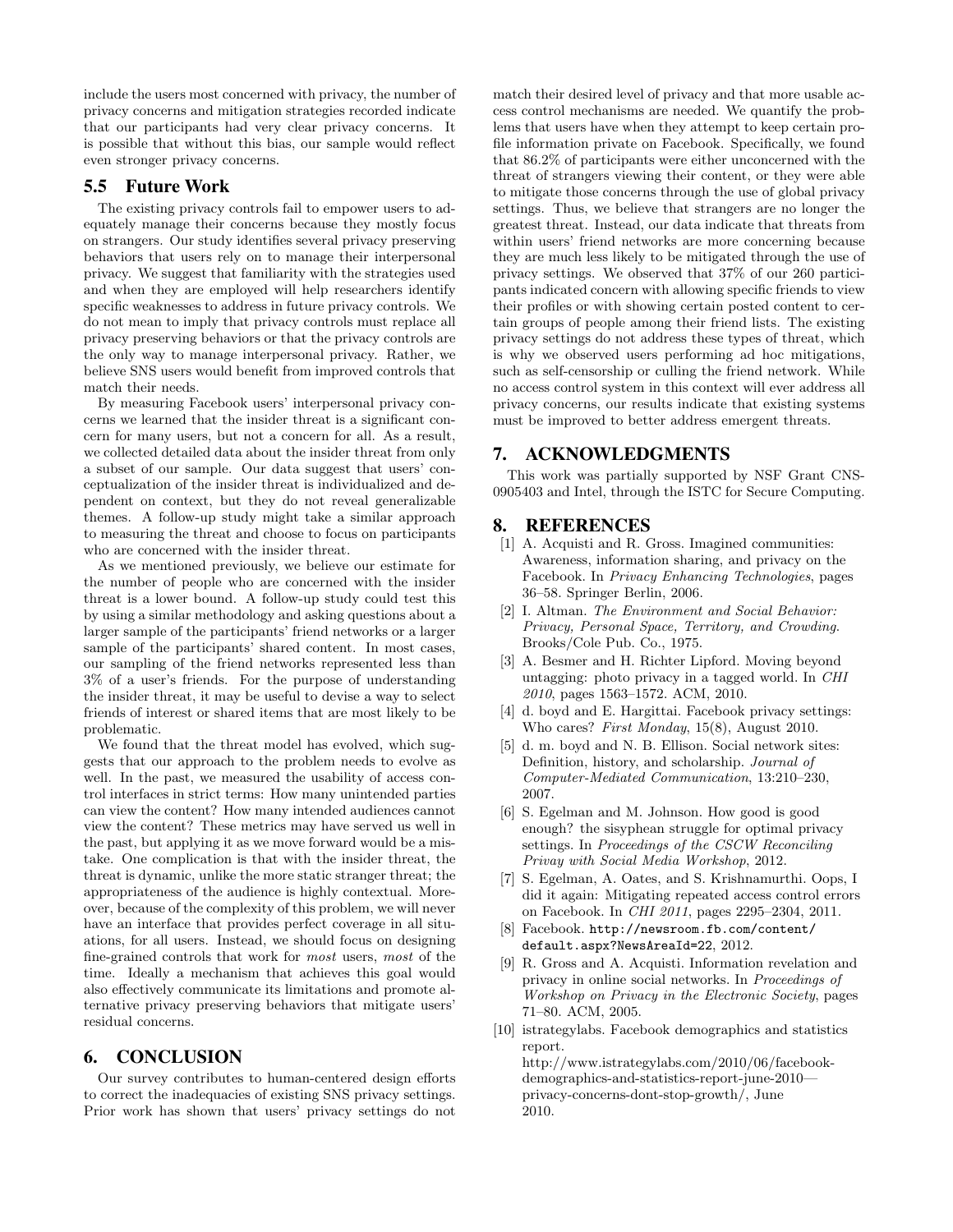- [11] A. N. Joinson. Looking at, looking up or keeping up with people?: motives and use of Facebook. In CHI 2008, pages 1027–1036. ACM, 2008.
- [12] S. Jones and E. O'Neill. Feasibility of structural network clustering for group-based privacy control in social networks. In SOUPS 2010, pages 9:1–9:13. ACM, 2010.
- [13] P. G. Kelley, R. Brewer, Y. Mayer, L. F. Cranor, and N. Sadeh. An investigation into Facebook friend grouping. In INTERACT '11, pages 216–233. Springer-Verlag, 2011.
- [14] H. Krasnova, O. Günther, S. Spiekermann, and K. Koroleva. Privacy concerns and identity in online social networks. Identity in the Information Society, 2:39–63, 2009.
- [15] C. Lampe, N. B. Ellison, and C. Steinfield. Changes in use and perception of Facebook. In CSCW '08, pages 721–730, New York, NY, USA, 2008. ACM.
- [16] A. Lampinen, S. Tamminen, and A. Oulasvirta. All my people right here, right now: management of group co-presence on a social networking site. In GROUP 2009, pages 281–290. ACM, 2009.
- [17] K. Lewis, J. Kaufman, and N. Christakis. The taste for privacy: An analysis of college student privacy settings in an online social network. Journal of Computer-Mediated Communication, 14(1):79–100, 2008.
- [18] Y. Liu, K. Gummadi, B. Krishnamurthy, and A. Mislove. Analyzing Facebook privacy settings: User expectations vs. reality. In Proc. of Internet Measurement Conference (IMC). ACM, 2011.
- [19] S. Lohr. How privacy vanishes online, March 17 2010. http://www.nytimes.com/2010/03/17/technology/ 17privacy.html.
- [20] M. Madden. Privacy management on social media sites. http://pewinternet.org/Reports/2012/ Privacy-management-on-social-media.aspx, February 2012.
- [21] M. Madejski, M. Johnson, and S. M. Bellovin. A study of privacy settings errors in an online social network. In Proceedings of the 4th IEEE International Workshop on Security and Social Networking, SESOC '12, 2012.
- [22] Nielsen. Social media report, 2011. http://blog.nielsen.com/nielsenwire/social/.
- [23] L. Palen and P. Dourish. Unpacking "privacy" for a networked world. In CHI '03, pages 129–136. ACM New York, NY, USA, April 5-10 2003.
- [24] R. W. Reeder and R. A. Maxion. User interface dependability through goal-error prevention. In Proc. of the International Conference on Dependable Systems and Networks 2005, pages 60–69. IEEE, 2005.
- [25] J. H. Saltzer and M. D. Schroeder. The protection of information in computer systems. Proceedings of the IEEE, 63(9):1278–1308, Sept. 1975.
- [26] M. Skeels and J. Grudin. When social networks cross boundaries: a case study of workplace use of Facebook and Linkedin. In GROUP 2009, pages 95–104. ACM, 2009.
- [27] J. Smith. Fastest growing demographic on Facebook: Women over 55, February 2 2009.

http://www.insidefacebook.com/2009/02/02/fastestgrowing-demographic-on-facebook-women-over-55/.

- [28] F. Stutzman and J. Kramer-Duffield. Friends only: examining a privacy-enhancing behavior in Facebook. In CHI 2010, pages 1553–1562. ACM, 2010.
- [29] F. D. Stutzman and W. Hartzog. Boundary Regulation in Social Media. SSRN eLibrary, 2009.
- [30] Z. Tufekci. Can you see me now? audience and disclosure regulation in online social network sites. Bulletin of Science, Technology & Society, 28(1):20–36, 2008.
- [31] A. L. Young and A. Quan-Haase. Information revelation and Internet privacy concerns on social network sites: a case study of Facebook. In Proceedings of the 4th International Conference on Communities and Technologies, C&T '09, pages 265–274. ACM, 2009.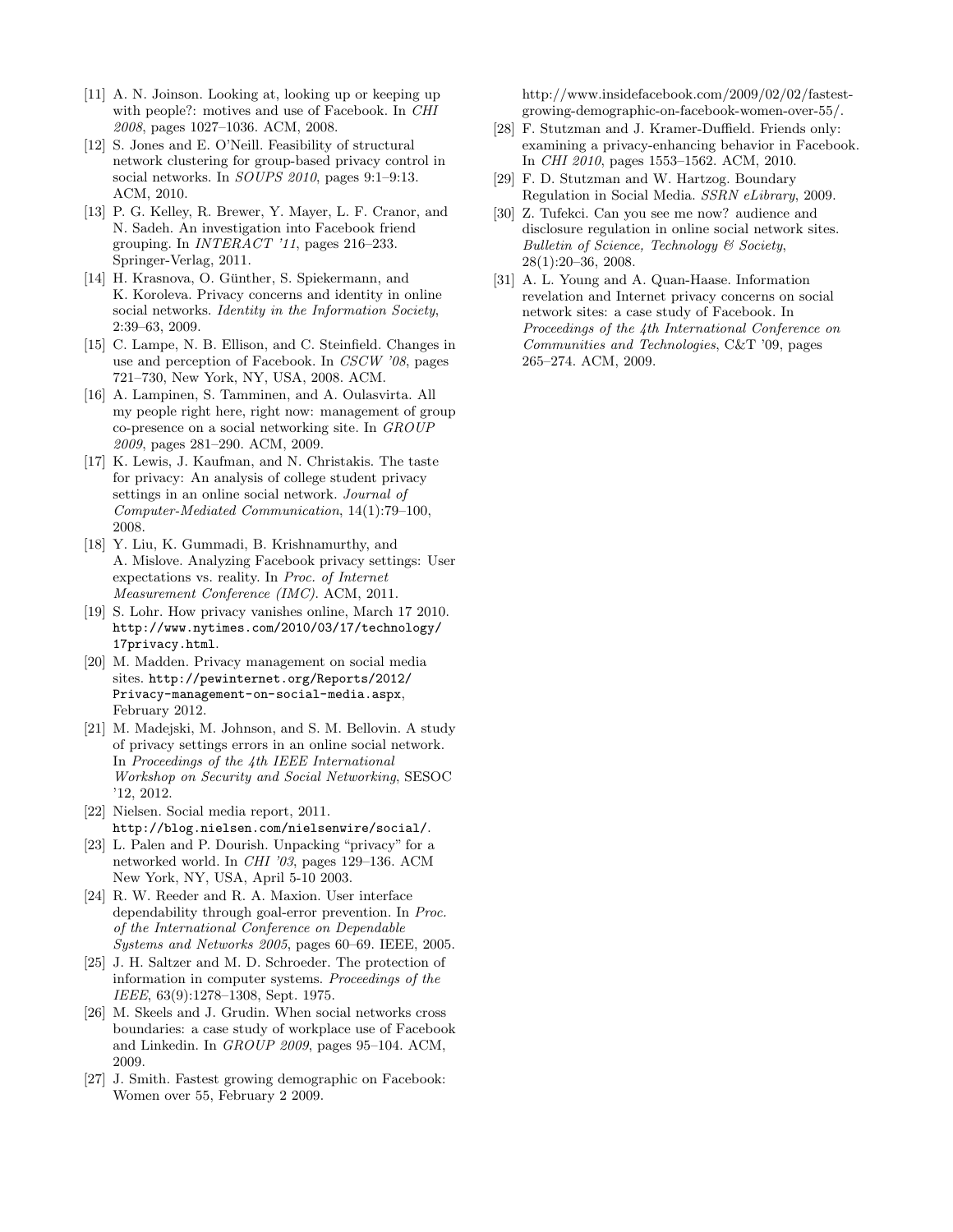### APPENDIX

# A. QUESTIONS ABOUT FACEBOOK USAGE AND PRIVACY PRESERVING BEHAVIORS

- 1. How long have you had a Facebook account?
	- Less than 1 year
	- Between 1 and 2 years
	- More than 2 years
- 2. How often do you use Facebook?
	- Several times a day
	- Once a day
	- Once every few days
	- Once a week
	- Once a month
	- Less than once a month
- 3. About how much time do you spend on Facebook reading your news feed each week
	- Less than 1 hour
	- Between 1 and 2 hours
	- Between 2 and 4 hours
	- 4 hours or more
- 4. About how much time do you spend on Facebook posting information and updating your profile each week
	- Less than 1 hour
	- Between 1 and 2 hours
	- Between 2 and 4 hours
	- 4 hours or more
- 5. About how much time do you spend on Facebook browsing your friend's profiles or photos each week
	- Less than 1 hour
	- Between 1 and 2 hours
	- Between 2 and 4 hours
	- 4 hours or more
- 6. How frequently do you use Facebook for the following:
	- To look up information about a friend
	- To communicate with a friend
	- To upload photos
	- To view photos your friends uploaded
	- To share a link to a news story
	- To browse the profiles of people that are friends with your Facebook friends
	- To browse the profiles of people that you do not know
	- To find new friends
- 7. Are you Facebook friends with:
	- Members of your immediate family (parents/siblings)
	- Members of your extended family
	- Coworkers
	- People you know from high school/college/grad school
	- People you met through friends
	- People you have not met in person
- 8. How many Facebook friends do you have? If you're unsure, an estimate is fine.
	- 0-99
	- 100-299
	- 300-599
	- 600 or more
- 9. Do you have more than one Facebook account?
	- yes
	- no
- 10. How many accounts do you have?
	- 2
	- 3
	- $\bullet$  4
- 11. Have you ever used the option to change the privacy settings of a single status update?
	- yes
	- no
	- Please describe an instance where you changed the settings of a single update.
- 12. Have you ever turned down a friend request?
	- yes
	- no
- 13. Why did you turn down the request?
	- You did not know the person
	- You knew the person but did not want them to see your profile
	- You suspected the profile was fake
- 14. Have you ever unfriended someone?
	- yes
	- no
- 15. Why did you unfriend them?
	- You were no longer friends in real life
	- You did not want to share your Facebook profile with them any longer
	- You were unsure whether you knew them
- 16. Have you ever sent a friend request to someone you did not know in person?
	- yes
	- no
- 17. Why did you friend them?
	- They were a friend of one of your Facebook friends
	- You had common interests
	- You were interested in meeting them offline
- 18. Have you changed your privacy settings such that some of your Facebook friends have limited access to your profile?
	- yes
	- $\bullet$  no
- 19. How do you know the friends that have limited access to your profile?
	- Members of your immediate family (parents/siblings)
	- Members of your extended family
	- Coworkers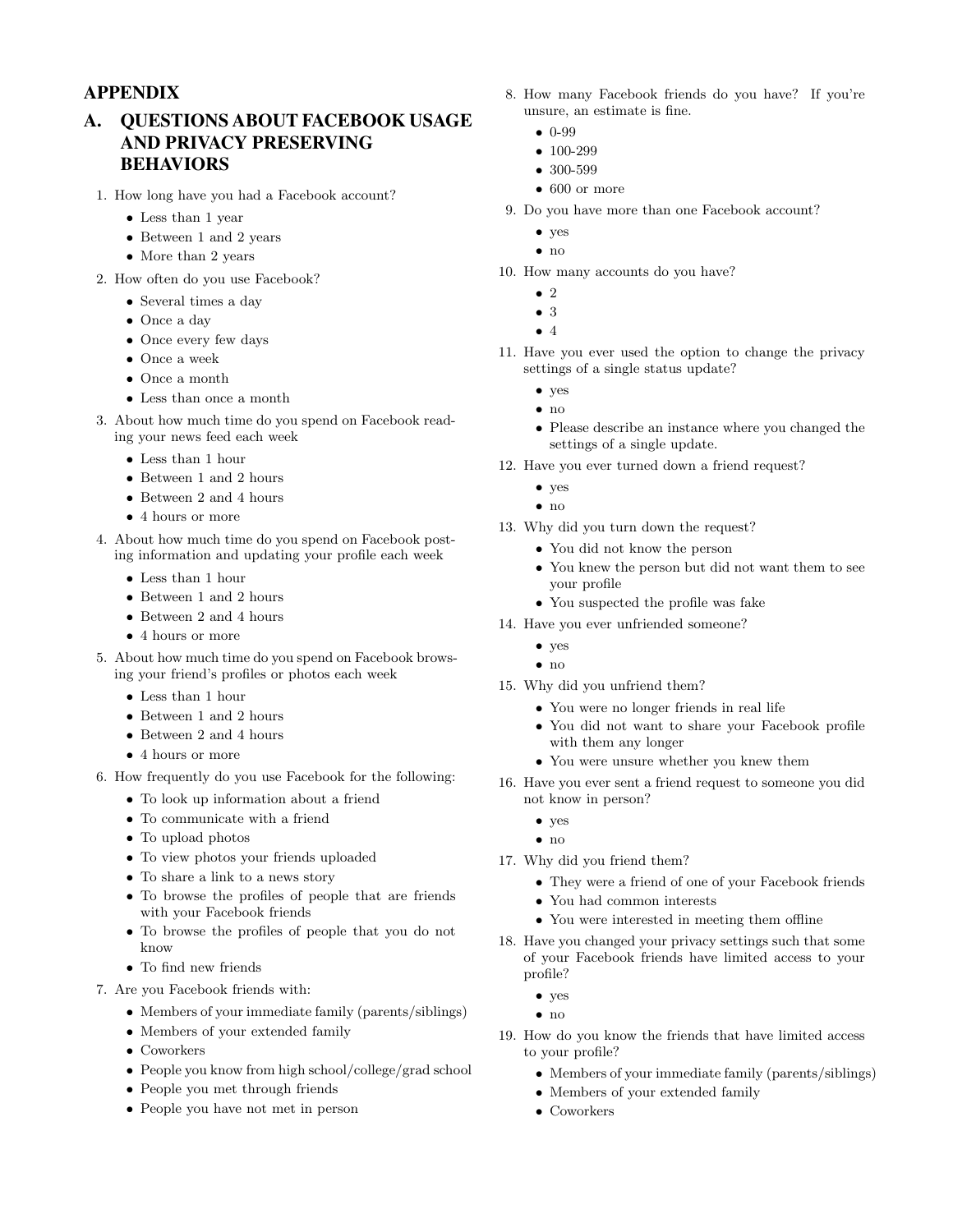- People you know from high school/college/grad school with
- People who you met through friends
- 20. Have you ever untagged yourself in a photo that was posted by a friend?
	- yes
	- $\bullet$  no
- 21. Why did you untag yourself in your friend's photo?
	- You didn't want anyone to see it
	- You didn't want a specific person to see it
	- You didn't like it
- 22. Have you ever deleted a photo you uploaded to Facebook?
	- yes
	- no
- 23. Why did you delete the photo you uploaded?
	- You didn't want anyone to see it
	- You didn't want a specific person to see it
	- You didn't like it
- 24. Have you ever asked a Facebook friend to delete a photo they uploaded of you?
	- yes
	- no
- 25. Why did you ask your Facebook friend to delete the photo?
	- You didn't want anyone to see it
	- You didn't want a specific person to see it
	- You didn't like it
- 26. Have you ever posted a status update or comment and deleted it later?
	- yes
	- no
- 27. Why did you choose to delete the post?
	- You didn't want anyone to see it
	- You didn't want a specific person to see it
	- You didn't like it
- 28. Have you ever deleted a comment that was posted by a Facebook friend?
	- yes
	- no
- 29. Why did you delete the comment?
	- You didn't want anyone to see it
	- You didn't want a specific person to see it
	- You didn't like it
	- You suspected the comment was spam

### B. GENERAL SCENARIOS

The study application presented the following questions one at a time as Likert items on a 5-point scale with the anchor points unconcerned, indifferent, and concerned.

1. A stranger will see an inappropriate photo or comment on my profile.

- 2. A family member will see an inappropriate photo or comment on my profile.
- 3. A coworker will see an inappropriate photo or comment on my profile.
- 4. An employer will see an inappropriate photo or comment on my profile.
- 5. Your employer using Facebook to monitor your conduct while you're at work.
- 6. Your employer using Facebook to monitor your conduct while you're away from work.
- 7. Thieves using Facebook to track, monitor, locate, and identify you as a potential victim.
- 8. Your employer using the information on your Facebook profile to assess your suitability for the company.
- 9. Law enforcement using Facebook to track illegal activities (illegal drug use, underage drinking, etc.).
- 10. Your university using Facebook postings, personal information, and images to identify you as a university code violator.
- 11. Sexual predators using Facebook to track, monitor, locate, and identify you as a potential victim.
- 12. Political parties using Facebook to target you through the use of advertisements and data mining.

## C. QUESTIONS ABOUT PROFILE INFORMATION

The study application presented the following questions one at a time and listed the possible answers as percentages from 0% to 100% in increments of ten. The application asked the second question for each network the participant was associated with.

- 1. What percentage of your Facebook friends do you trust with access to your profile and shared information?
- 2. What percentage of the NETWORK-NAME network members do you trust with access to your profile data?

### C.1 Custom Friend Lists

The study application presented the following question for each of the participant's custom friend lists.

1. Why did you create the friend list LIST-NAME and what do you use it for? Friend lists are a Facebook feature for grouping friends. If you cannot remember, enter that as your response.

### C.2 Individual Facebook Friends

The study application asked the following questions in regard to nine of the participants' Facebook friends. The second question was presented as a 5-point Likert item with the anchor points uncomfortable, indifferent, and comfortable.

- 1. What is your relationship to FRIEND-NAME? Select the answer that fits best.
	- A member of your immediate family (parent/sibling)
	- A member of your extended family
	- A coworker
	- Someone you know from high school/college/grad school